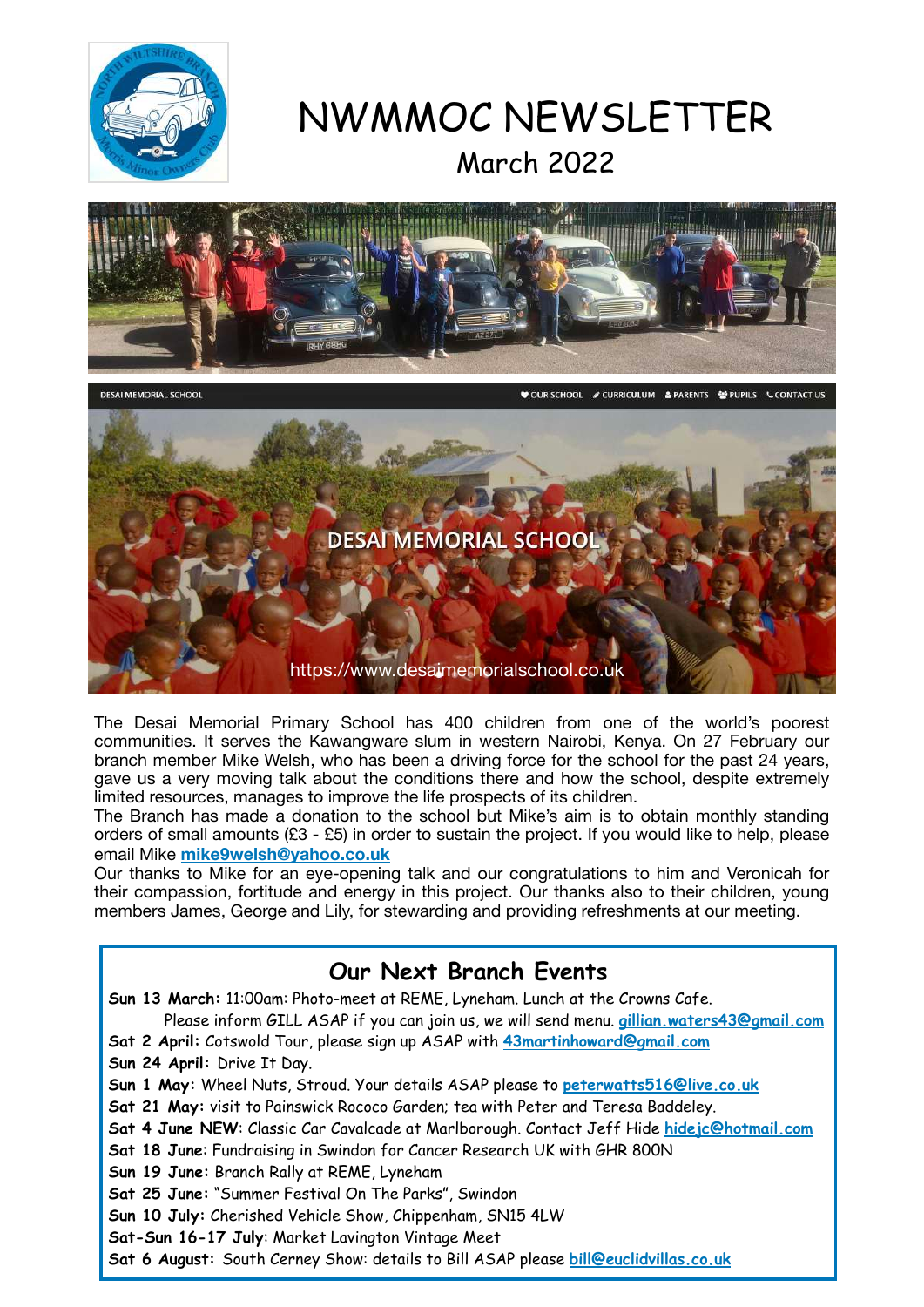#### **Swindon Puzzle**

The horse is on the wall by the car park entrance at the pub now called "The Runner" on Wootton Bassett Road, Swindon. North Wilts branch (Moonraker Minors) used to meet there it is not far from Dean Street where Freda and Brian Tinson still live. I wonder if anyone has a photo from those times? In the meantime here is one from the Arkell's archive, and one I took when passing on 22 February.







#### **GHR 800N**

The photograph above shows the area in Regent Street, Swindon, where we plan to display GHR 800N on Saturday 18 June to collect for Cancer Research UK. In the centre of the photo you can see Gill Waters talking to Taylor Cane-Richardson from Cancer Research, at our meeting on 22 February. We are in discussion with InSwindon, the body responsible for the management of this site, and hope to have arrangements confirmed soon.

**Roger Briance** has sent this link to a video on an **electric conversion for a Morris Minor: [https://www.youtube.com/watch?v=cdcT0LH\\_8HY](https://www.youtube.com/watch?v=cdcT0LH_8HY)**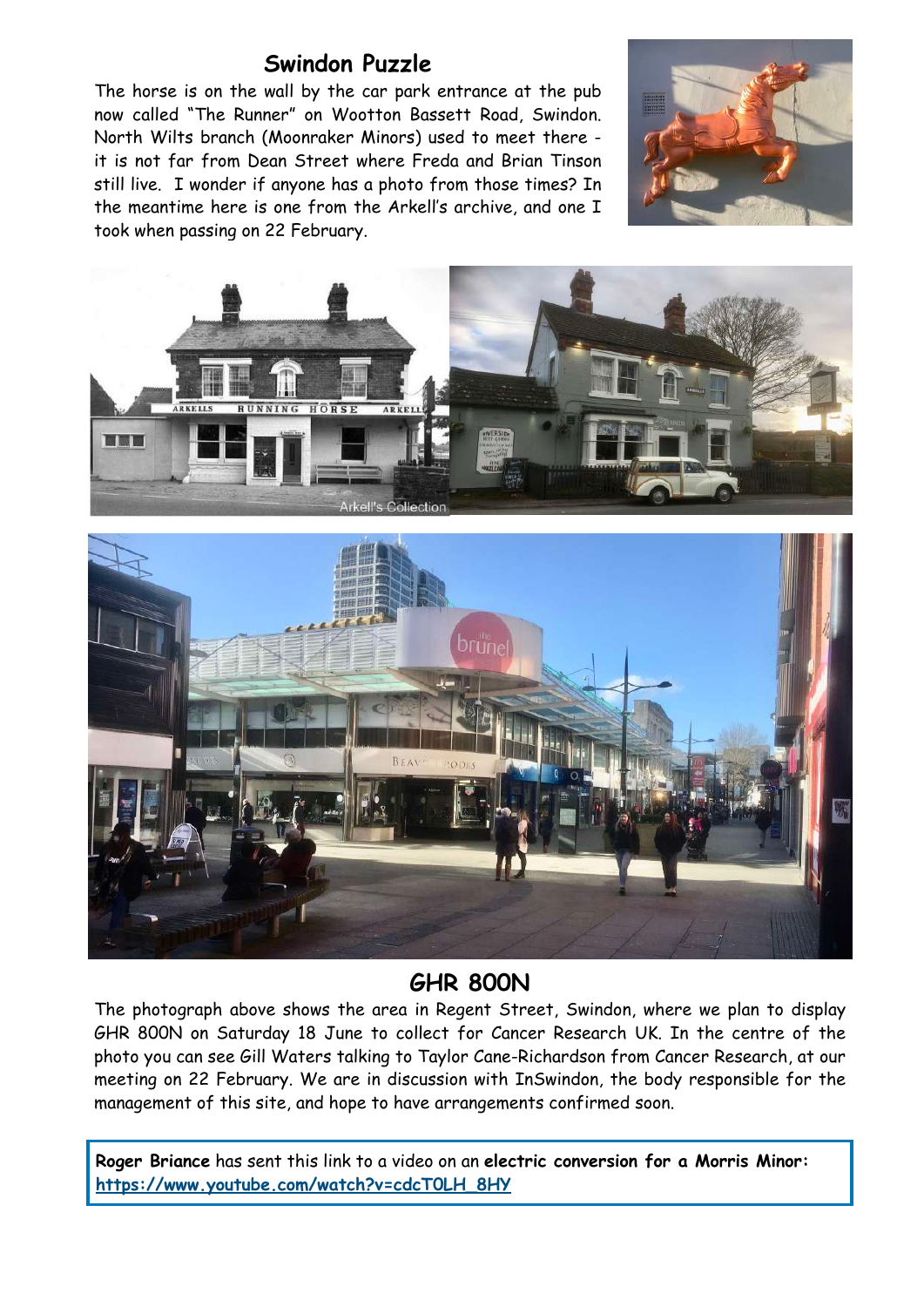This photo is to introduce you to **Robert Harrin**, the nephew of **Patrick David Harrin**, who built GHR 800N at Dutton Forshaw in Swindon. Robert has many memories of his "favourite uncle" who owned an AJS motorcycle and was active, along with Robert's father, in the Cubs and Scouts in Swindon. Robert remembers seeing the car being built in the Victoria Road showroom, but has never "touched the metal", so he is very much looking forward to seeing it in Swindon in June.



#### **NEW EVENT IN OUR DIARY Saturday 4 June**

Platinum Jubilee Classic Car Cavalcade at Marlborough, led through the town by the Mayor, followed by parking in the High Street. To take part, please contact **Jeff Hide [hidejc@hotmail.com](mailto:hidejc@hotmail.com)** tel. 07792 102219 or 01672 511774



**Jeff Hide** got his photo into "Third Age Matters", the national magazine of the U3A, in an article about the Kennet Classic Car Group, of which he is a member. A good promotion for our cars.

**RRIS 100 ESSER CARS BE CLAMPED EXEMENER UNDERESTIMATE AN WITH A CLASSIC MORRIS MINOR 1000** 

Jeff also sent in photos of these signs and wrote:

"The attached mirthful signs were presents which put a smile on the face whatever political, medical or weatherwise problems are currently making life uncertain."